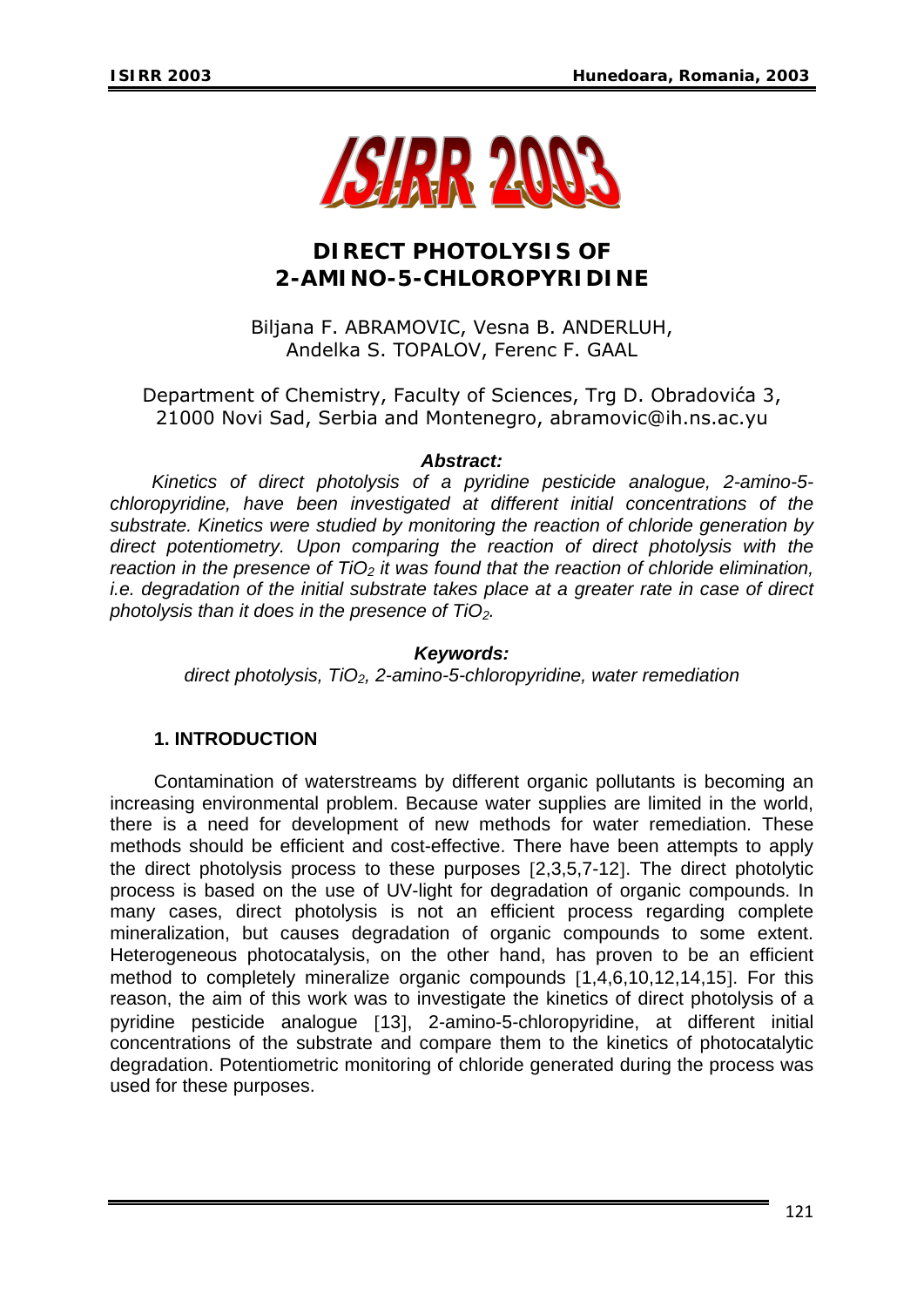## **2. EXPERIMENTAL**

### *Reagents and solutions*

All chemicals used were of reagent grade. 2-amino-5-chloropyridine, as well as KNO3, were purchased from Merck. NaCl was purchased from Zorka (Šabac, Serbia and Montenegro). Titanium dioxide Degussa P25 (specific surface area 50  $\pm$  15 m<sup>2</sup>/g, nonporous) was used as photocatalyst. In all experiments doubly-distilled water was used.

 For the investigation of the effect of initial substrate concentration, a stock solution of 2-amino-5-chloropyridine (c ~ 2.5 mmol/dm<sup>3</sup>) was prepared. This solution was appropriately diluted to obtain solutions of lower concentrations (0.5 –  $2.0 \text{ mmol/dm}^3$ ).

 For calibration of the chloride electrode, a stock solution of NaCl  $(100 \text{ mmol/dm}^3)$  was prepared. By multiple dilution of this solution, a series of standards was prepared  $(0.01 - 3 \text{ mmol/dm}^3)$ . Since titanium dioxide contains chlorides, by manufacturers declaration, it was added to the standard solutions in the same amount (2 mg/cm<sup>3</sup>) as for the photodegradation procedure.

## *Photodegradation procedure*

For the experiments 20.0  $cm<sup>3</sup>$  of the investigated compound solution were measured into a double-walled photochemical cell made of Pyrex glass, equipped with a magnetic stirring bar.  $KNO_3$  (100 mmol/dm<sup>3</sup>) was then added to keep the ionic strength constant during irradiation. For the photocatalytic degradation experiments, 40 mg of titanium dioxide were added and the solution was sonified to make the particles uniform. Thus obtained solution was then thermostated at  $40 \pm 0.5$  °C in a stream of oxygen. A 125 W Philips HPL-N mercury lamp, with the highest emitted intensity in the UV region at 365 nm, was used as the irradiation source.

# *Analytical procedure*

Concentration changes of chloride generated during the degradation were monitored by a chloride ion selective electrode (Mettler Toledo Me-51340400) coupled to a saturated calomel electrode (Iskra K401) via a potassium nitrate electrolytic bridge and connected to a pH-meter (Radiometer PHM62).

#### **3. RESULTS AND DISCUSSION**

Since photocatalytic degradation is in most cases a more efficient method for degradation of organic compounds than direct photolysis [1,3,8,12], the efficiency of photocatalytic degradation of 2-amino-5-chloropyridine was primarily investigated. Kinetics of the degradation were monitored by determination of chloride generated in the reaction, since these two processes take place simultaneously.

 Upon investigation of the degradation of the substrate in presence of titanium dioxide (Fig. 1), it was found that the reaction is of the first-order, in the entire investigated concentration range. However, the values for the reaction rate constants (Table 1) were significantly higher than those found in literature [1,4,6,8,15]. According to the mechanism which involves the reaction with hydroxyl radicals formed by excitation of  $TiO<sub>2</sub>$ , these values should be independent from the compound type [16]. This discrepancy indicates that the reaction of chloride elimination takes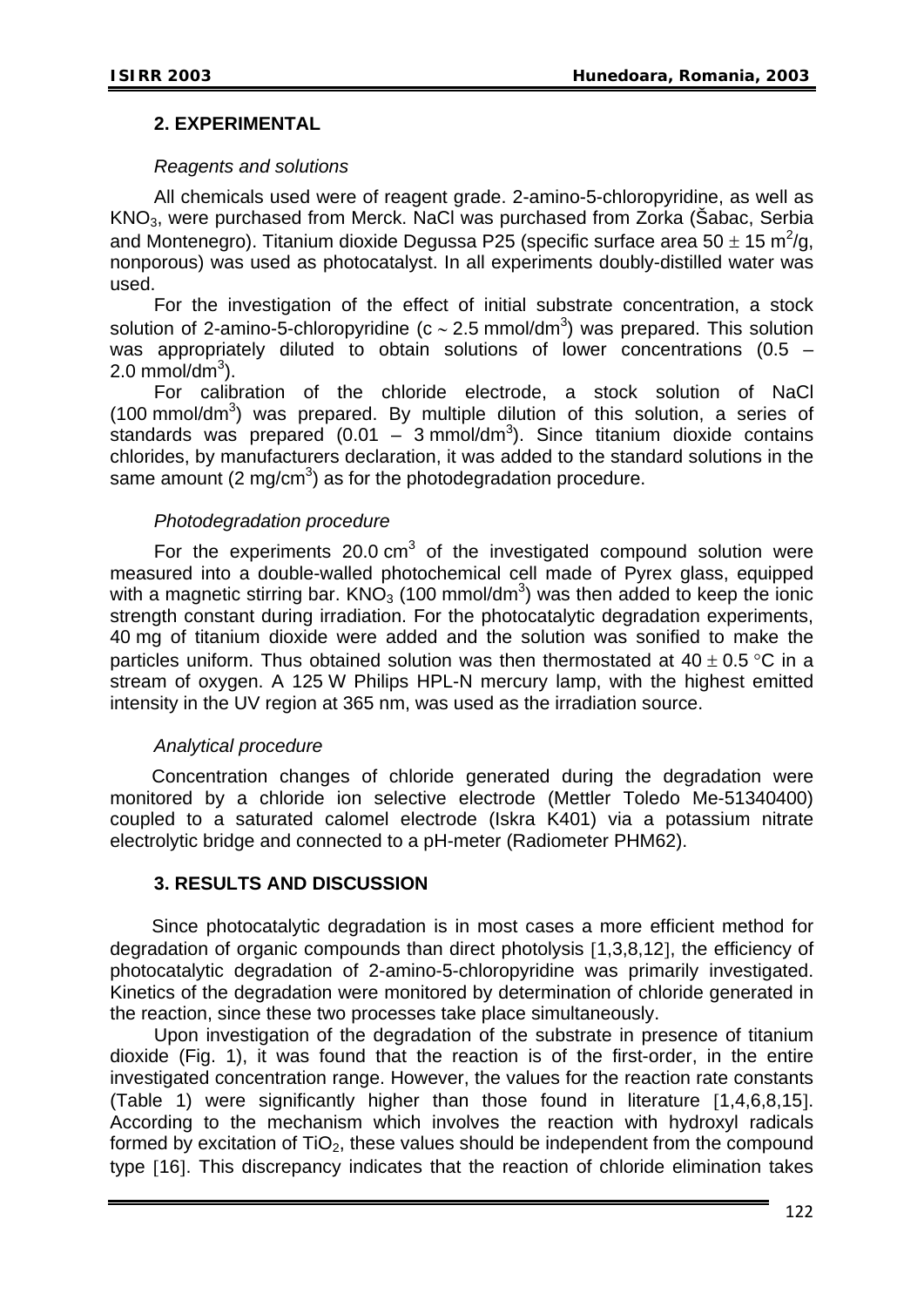place by another mechanism – one not involving the hydroxyl radicals formed on the surface of titanium dioxide. It can also be concluded from Table 1 that the decrease in the reaction rate constant is more pronounced at lower concentrations.



*Fig. 1. The effect of the initial concentration of 2-amino-5-chloropyridine (mmol/dm<sup>3</sup>)* on the rate of photodegradation in the presence of TiO<sub>2</sub> (2 mg/cm3 )*: (1) 2.5; (2) 2.0; (3) 1.0; (4) 0.5. The insert represents the linear transform*  $In(c/c<sub>0</sub>) = f(illumination time)$ *.* 

| $c_0$ (mmol/dm <sup>3</sup> ) | $10^2$ k ( min <sup>-1</sup> ) <sup>§</sup> | r <sup>t</sup> | $t_{1/2}$ (min) <sup>‡</sup> |
|-------------------------------|---------------------------------------------|----------------|------------------------------|
| 0.5                           | 34                                          | 0.998          | 2.0                          |
| 1.0                           | 15                                          | 0.999          | 3.8                          |
| 2.0                           | 7.1                                         | 0.999          | 9.3                          |
| 2.5                           | 6.3                                         | 0.999          | 10.7                         |

*Table 1. Effect of initial concentration (*c*0) of 2-amino-5-chloropyridine on*  the rate of photodegradation in the presence of  $TiO<sub>2</sub>$  (2 mg/cm<sup>3</sup>)

<sup>§</sup>first-order rate constant; <sup>†</sup> linear regression coefficient; <sup>‡</sup> half-life.

 For this reason kinetics of photodegradation were studied in the absence of titanium dioxide, i.e. under the conditions of direct photolysis. The effect of the initial substrate concentration is presented in Fig. 2. It was found that not only does the reaction take place in the absence of titanium dioxide, but it is somewhat faster and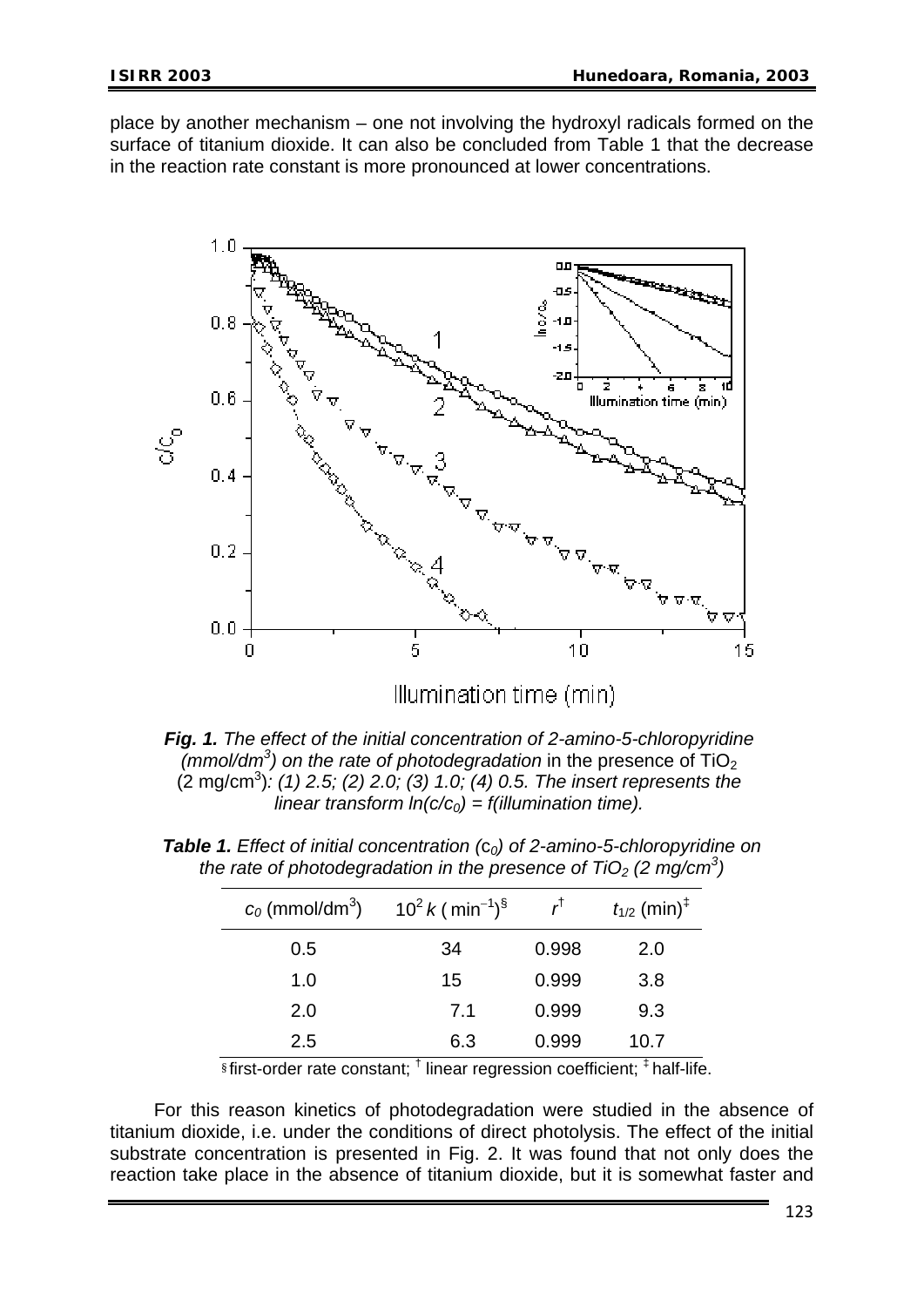of the zero-order (Table 2), which further supports the fact that the reaction doesn't take place via hydroxyl radical mechanism generated from  $TiO<sub>2</sub>$ , but by another mechanism. Namely, although the half-lives of the reactions are similar, the time necessary for chloride elimination is mainly lower. Lower reaction rate of chloride elimination in the presence of titanium dioxide is probably a consequence of the opacity of the suspension and light scattering by titanium dioxide particles.



*Fig. 2. Effect of initial concentrations of 2-amino-5-chloropyridine*   $(mmol/dm<sup>3</sup>)$  on the rate of direct photolysis: (1) 2.5; (2) 2.0; *(3) 1.5; (4) 1.0; (5) 0.5.* 

|     | $c_0$ (mmol/dm <sup>3</sup> ) 10 <sup>4</sup> k (mol dm <sup>-3</sup> min <sup>-1</sup> ) <sup>§</sup> | r <sup>†</sup> | $t_{1/2}$ (min) <sup><math>\ddagger</math></sup> |  |
|-----|--------------------------------------------------------------------------------------------------------|----------------|--------------------------------------------------|--|
| 0.5 | 1.0                                                                                                    | 0.991          | 2.6                                              |  |
| 1.0 | 1.3                                                                                                    | 0.998          | 3.8                                              |  |
| 1.5 | 1.3                                                                                                    | 0.999          | 5.8                                              |  |
| 2.0 | 1.3                                                                                                    | 0.999          | 7.8                                              |  |
| 2.5 | 1.1                                                                                                    | 0.999          | 11.7                                             |  |
| ু   | $+$                                                                                                    |                | $+$                                              |  |

*Table 2. Effect of initial concentration (*c*0) of 2-amino-5-chloropyridine on the rate of direct photolysis* 

 $\frac{1}{3}$ zero-order rate constant; <sup>†</sup> linear regression coefficient; <sup>‡</sup> half-life.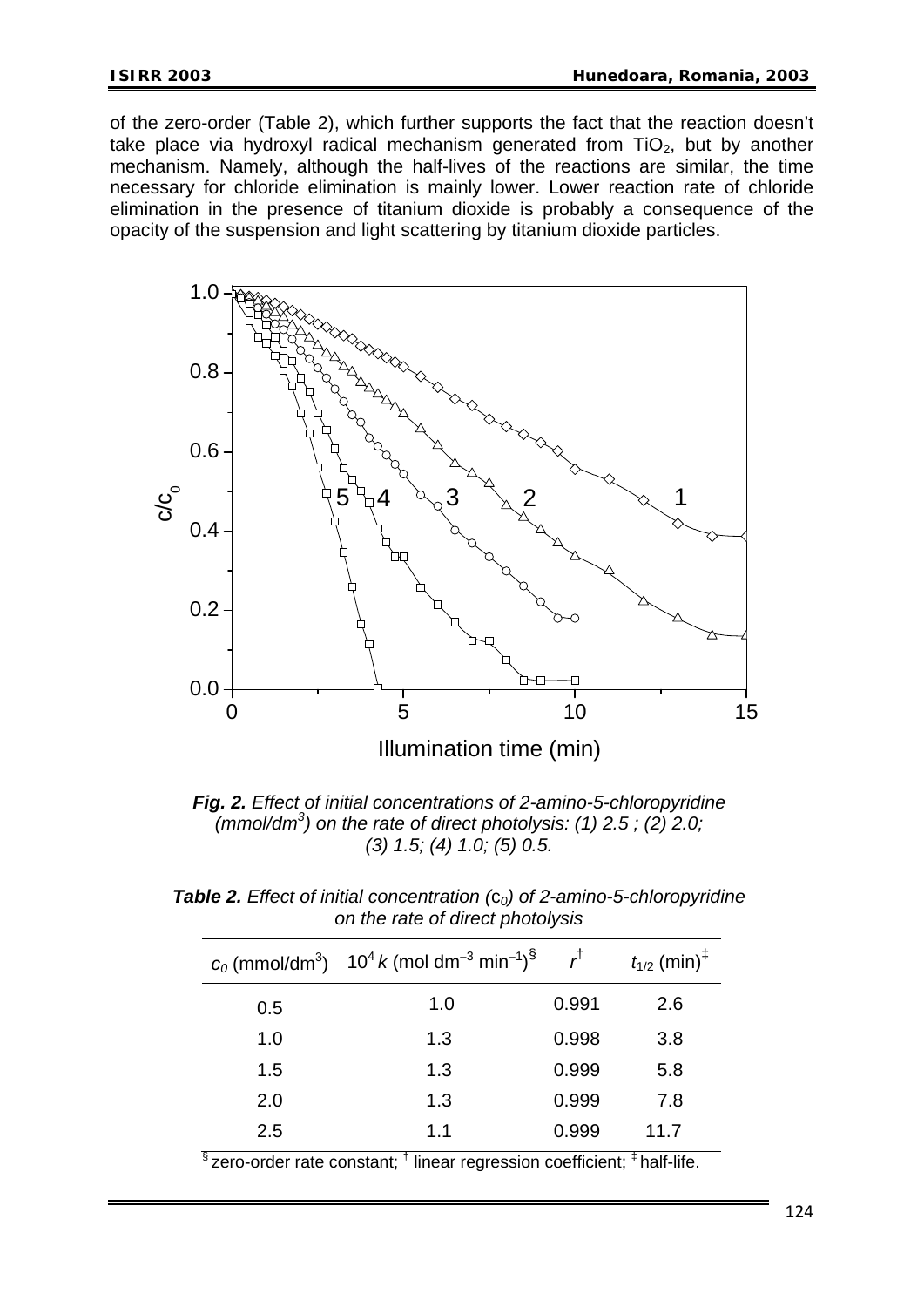As can be seen from Table 2, in the case of the reaction of direct photolysis, the reaction rate constants have similar values as expected, which as was discussed, is not the case with photodegradation in the presence of  $TiO<sub>2</sub>$ .

# **4. CONCLUSION**

During the investigation of direct photolysis of 2-amino-5-chloropyridine it was found that its dechlorination is a fast process, in the entire investigated concentration range, as well as that it follows zero-order kinetics. Kinetics of chloride evolution for direct photolysis and photodegradation in the presence of  $TiO<sub>2</sub>$  were compared. It was found that the reaction of chloride evolution is retarded by  $TiO<sub>2</sub>$  presence due to the opacity of the suspension and light scattering by its particles. However, high rate of the initial compound degradation doesn't necessarily indicate its complete mineralization. Namely, formation of much more stable, and what's probably worse more toxic intermediates is very common.

# **5. REFERENCES**

- 1. *A. BIANCO PREVOT, E. PRAMAURO, Analytical monitoring of photocatalytic treatments. Degradation of 2,3,6-trichlorobenzoic acid in aqueous TiO2 dispersions, Talanta 48 (1999) 847.*
- 2. *V. HÉQUET, C. GONZALEZ, P. LE CLOIREC, Photochemical processes for atrazine degradation: methodological approach, Wat. Res. 35 (2001) 4253.*
- 3. *K. KRAPFENBAUER, N. GETOFF, Comparative studies of photo- and radiationinduced degradation of aqueous EDTA. Synergistic effects of oxygen, ozone and TiO2 (acronym: CoPhoRaDe/EDTA), Radiat. Phys. Chem. 55 (1999) 385.*
- 4. *C. MAILLARD-DUPUY, C. GUILLARD, H. COURBON, P. PICHAT, Kinetics and products of the TiO2 photocatalytic degradation of pyridine in water, Environ. Sci. Technol. 28 (1994) 2176.*
- 5. *L. MEUNIER, P. BOULE, Direct and induced phototransformation of mecoprop [2-(4-chloro-2-methylphenoxy)-propionic acid] in aqueous solution, Pest Manag. Sci. 56 (2000) 1077.*
- 6. *M. MUNEER, D. BAHNEMANN, Semiconductor-mediated photocatalyzed degradation of two selected pesticide derivatives, terbacil and 2,4,5 tribromoimidazole, in aqueous suspension, Appl. Catal. B: Environ. 36 (2002) 95.*
- 7. *M. E. NUBBE, V. D. ADAMS, W. M. MOORE, The direct and sinsitized photooxidation of hexachlorocyclopentadiene, Wat. Res. 29 (1995) 1287.*
- 8. *T. PANDIYAN, O. MARTÍNEZ RIVAS, J. OROZCO MARTÍNEZ, G. BURILLO AMEZCUA, M. A. MARTÍNEZ-CARRILLO, Comparison of methods for the photochemical degradation of chlorophenols, J. Photochem. Photobiol. A: Chem. 146 (2002) 149.*
- 9. *A. PARKINSON, M. J. BARRY, F. A. RODDICK, M. D. HOBDAY, Preliminary toxicity assessment of water after treatment with UV-irradiation and UVC/H2O2, Wat. Res. 35 (2001) 3656.*
- 10. *I. POULIOS, M. KOSITZI, A. KOURAS, Photocatalytic decomposition of triclopyr over aqeous semiconductor suspensions, J. Photochem. Photobiol. A: Chem. 115 (1998) 175.*